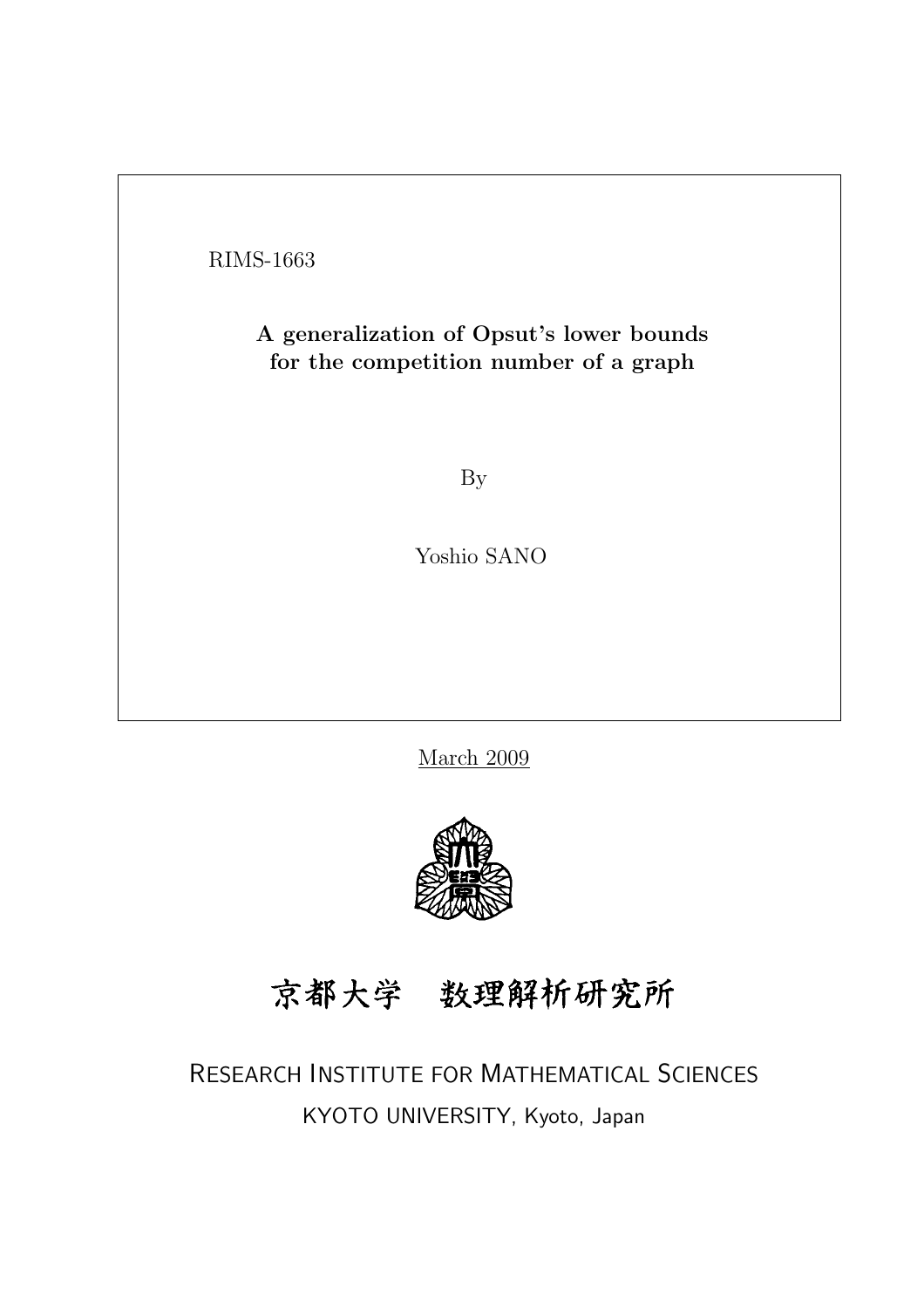# A generalization of Opsut's lower bounds for the competition number of a graph

YOSHIO SANO

Research Institute for Mathematical Sciences, Kyoto University, Kyoto 606-8502, Japan. sano@kurims.kyoto-u.ac.jp

March 2009

#### Abstract

The notion of a competition graph was introduced by J. E. Cohen in 1968. The *competition graph*  $C(D)$  of a digraph *D* is a (simple undirected) graph which has the same vertex set as  $D$  and has an edge between two distinct vertices  $x$  and  $y$  if and only if there exists a vertex  $v$  in  $D$  such that  $(x, v)$  and  $(y, v)$  are arcs of  $D$ . For any graph *G*, *G* together with sufficiently many isolated vertices is the competition graph of some acyclic digraph. In 1978, F. S. Roberts defined the *competition number*  $k(G)$  of a graph *G* as the minimum number of such isolated vertices. In general, it is hard to compute the competition number  $k(G)$  for a graph  $G$  and it has been one of important research problems in the study of competition graphs to characterize a graph by its competition number. In 1982, R. J. Opsut gave two lower bounds for the competition number of a graph. In this paper, we give a generalization of both of the Opsut's lower bounds for the competition numbers of graphs.

Keywords: competition graph; competition number; vertex clique cover number; edge clique cover number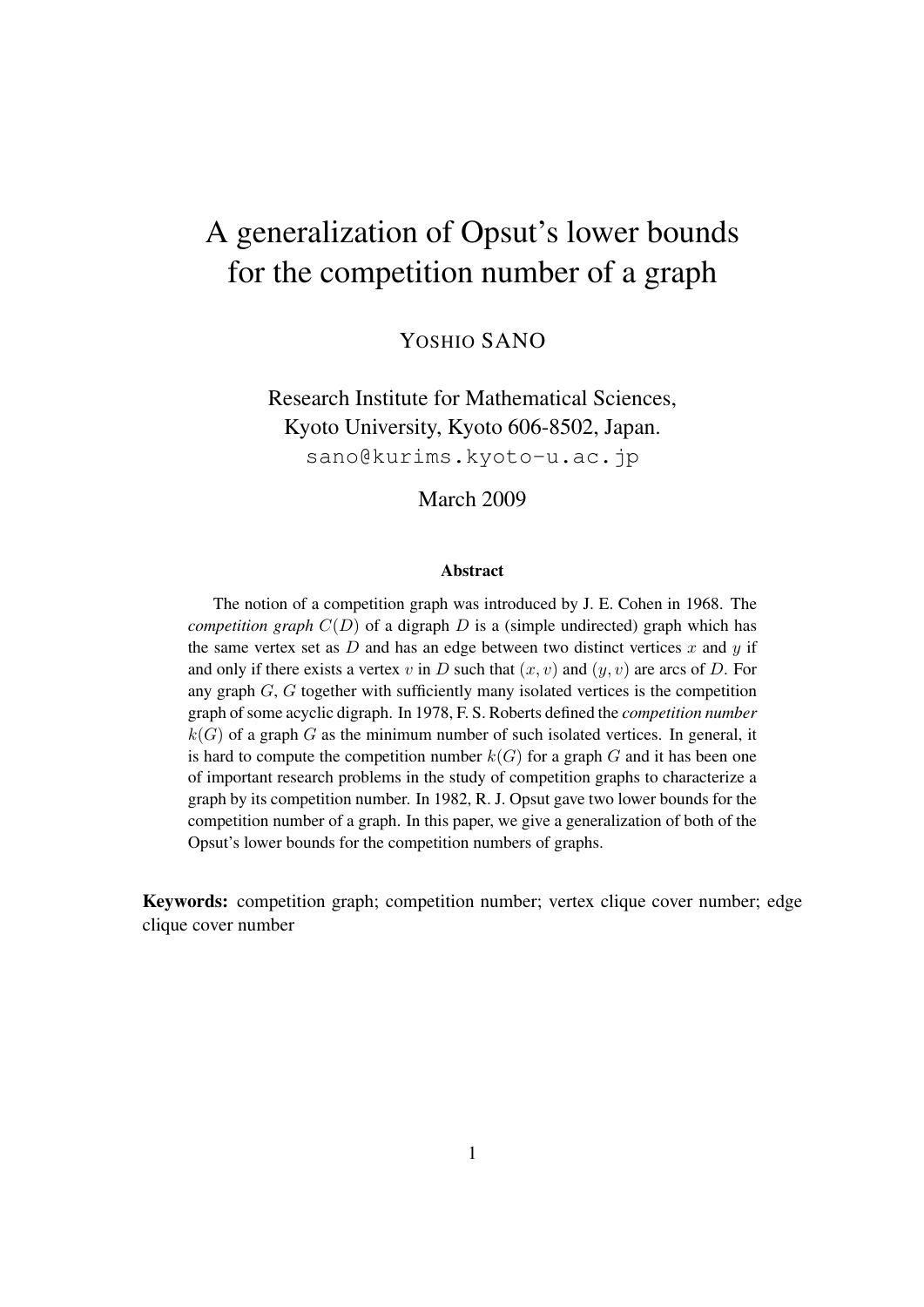### 1. Introduction

Throughout this paper, all graphs *G* are simple and undirected. The notion of a competition graph was introduced by J. E. Cohen [4] in connection with a problem in ecology (see also [5]). The *competition graph*  $C(D)$  of a digraph *D* is a graph which has the same vertex set as  $D$  and has an edge between two distinct vertices  $x$  and  $y$  if and only if there exists a vertex *v* in *D* such that  $(x, v)$  and  $(y, v)$  are arcs of *D*. For any graph *G*, *G* together with sufficiently many isolated vertices is the competition graph of an acyclic digraph. From this observation, F. S. Roberts [16] defined the *competition number*  $k(G)$ of a graph *G* to be the minimum number *k* such that *G* together with *k* isolated vertices is the competition graph of an acyclic digraph:

$$
k(G) := \min\{k \in \mathbb{Z}_{\geq 0} \mid G \cup I_k = C(D) \text{ for some acyclic digraph } D\},\tag{1.1}
$$

where  $I_k$  denotes a set of  $k$  isolated vertices.

For a digraph *D*, an ordering  $v_1, v_2, \ldots, v_n$  of the vertices of *D* is called an *acyclic ordering* of *D* if  $(v_i, v_j) \in A(D)$  implies  $i < j$ . It is well-known that a digraph *D* is acyclic if and only if there exists an acyclic ordering of *D*.

A subset  $S \subseteq V(G)$  of the vertex set of a graph *G* is called a *clique* of *G* if the subgraph *G*[*S*] of *G* induced by *S* is a complete graph. For a clique *S* of a graph *G* and an edge *e* of *G*, we say *e is covered by S* if both of the endpoints of *e* are contained in *S*. An *edge clique cover* of a graph *G* is a family of cliques such that each edge of *G* is covered by some clique in the family (see [17] for applications of edge clique covers). The *edge clique cover number*  $\theta_E(G)$  of a graph *G* is the minimum size of an edge clique cover of *G*. A *vertex clique cover* of a graph *G* is a family of cliques such that each vertex of *G* is contained in some clique in the family. The *vertex clique cover number*  $\theta_V(G)$  of a graph *G* is the minimum size of a vertex clique cover of *G*.

R. D. Dutton and R. C. Brigham [6] characterized the competition graph of an acyclic digraph in terms of an edge clique cover as follows (see also [14], [18]).

Theorem 1.1 (Dutton and Brigham [6], Theorem 2). *A graph G is the competition graph of an acyclic digraph if and only if there exist an ordering*  $v_1, \ldots, v_n$  *of the vertices of*  $G$ *and an edge clique cover*  $\{S_1, ..., S_n\}$  *of*  $G$  *such that*  $v_i \in S_j$  *implies*  $i < j$ *.* 

The above theorem characterizes graphs whose competition numbers are equal to 0. But R. J. Opsut [15] showed that the problem of determining whether a graph is the competition graph of an acyclic digraph or not is NP-complete. It follows that the computation of the competition number of a graph is an NP-hard problem, and thus it does not seem to be easy in general to compute  $k(G)$  for an arbitrary graphs *G* (see [9], [10], [12] for graphs whose competition numbers are known). It has been one of important research problems in the study of competition graphs to characterize a graph by its competition number (see [1], [2], [3], [7], [8], [11], [13], [19] for recent research).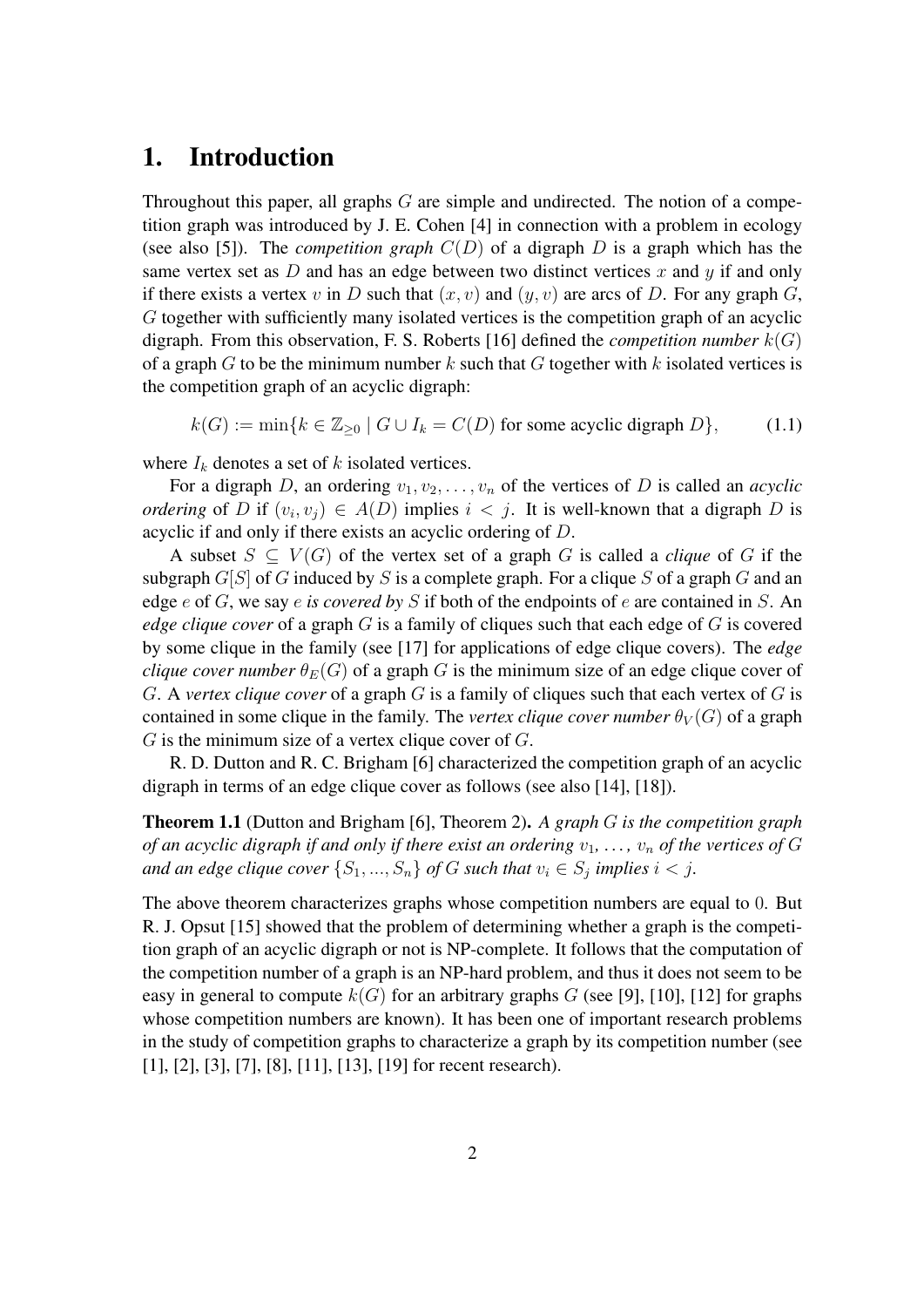R. J. Opsut gave the following two lower bounds for the competition number of a graph.

Theorem 1.2 (Opsut [15], Proposition 5). *For any graph G,*

$$
k(G) \ge \theta_E(G) - |V(G)| + 2. \tag{1.2}
$$

Theorem 1.3 (Opsut [15], Proposition 7). *For any graph G,*

$$
k(G) \ge \min\{\theta_V(N_G(v)) \mid v \in V(G)\},\tag{1.3}
$$

*where*  $N_G(v) := \{u \in V(G) \mid uv \in E(G)\}$  *is the open neighborhood of a vertex v in the graph G.*

It should be noted that the above two are the only sharp lower bounds known to us by today which hold for the competition numbers of any graphs.

In this paper, we give a generalization of the Opsut's lower bounds, which also holds for the competition numbers of any graphs. In particular, our main result contains both lower bounds given in Theorems 1.2 and 1.3 as special cases. The proof of our main result is elementary, but the new lower bound given in this paper would be a strong tool in the study of the competition number of a graph.

#### 2. Main Results

Let *G* be a graph and  $F \subseteq E(G)$  be a subset of the edge set of *G*. An *edge clique cover* of *F* in *G* is a family of cliques of *G* such that each edge in *F* is covered by some clique in the family. We define the *edge clique cover number*  $\theta_E(F;G)$  of  $F \subseteq E(G)$  in G as the minimum size of an edge clique cover of *F* in *G*:

$$
\theta_E(F; G) := \min\{|S| \mid S \text{ is an edge clique cover of } F \text{ in } G\}. \tag{2.1}
$$

By definition, it follows that the edge clique cover number  $\theta_E(E(G); G)$  of  $E(G)$  in a graph *G* is equal to the edge clique cover number  $\theta_E(G)$  of the graph *G*.

Let *G* be a graph and  $U \subseteq V(G)$  be a subset of the vertex set of *G*. We define

$$
N_G[U] := \{ v \in V(G) \mid v \text{ is adjacent to a vertex in } U \} \cup U,
$$
 (2.2)

$$
E_G[U] := \{ e \in E(G) \mid e \text{ has an endvertex in } U \}. \tag{2.3}
$$

We denote by the same symbol  $N_G[U]$  the subgraph of *G* induced by  $N_G[U]$ . Note that  $E_G[U]$  is contained in the edge set of the subgraph  $N_G[U]$ . We denote by  $\binom{V}{n}$  $\binom{V}{m}$  the set of all *m*-subsets of a set *V* .

Now we are ready to state our main result. The following is our main theorem.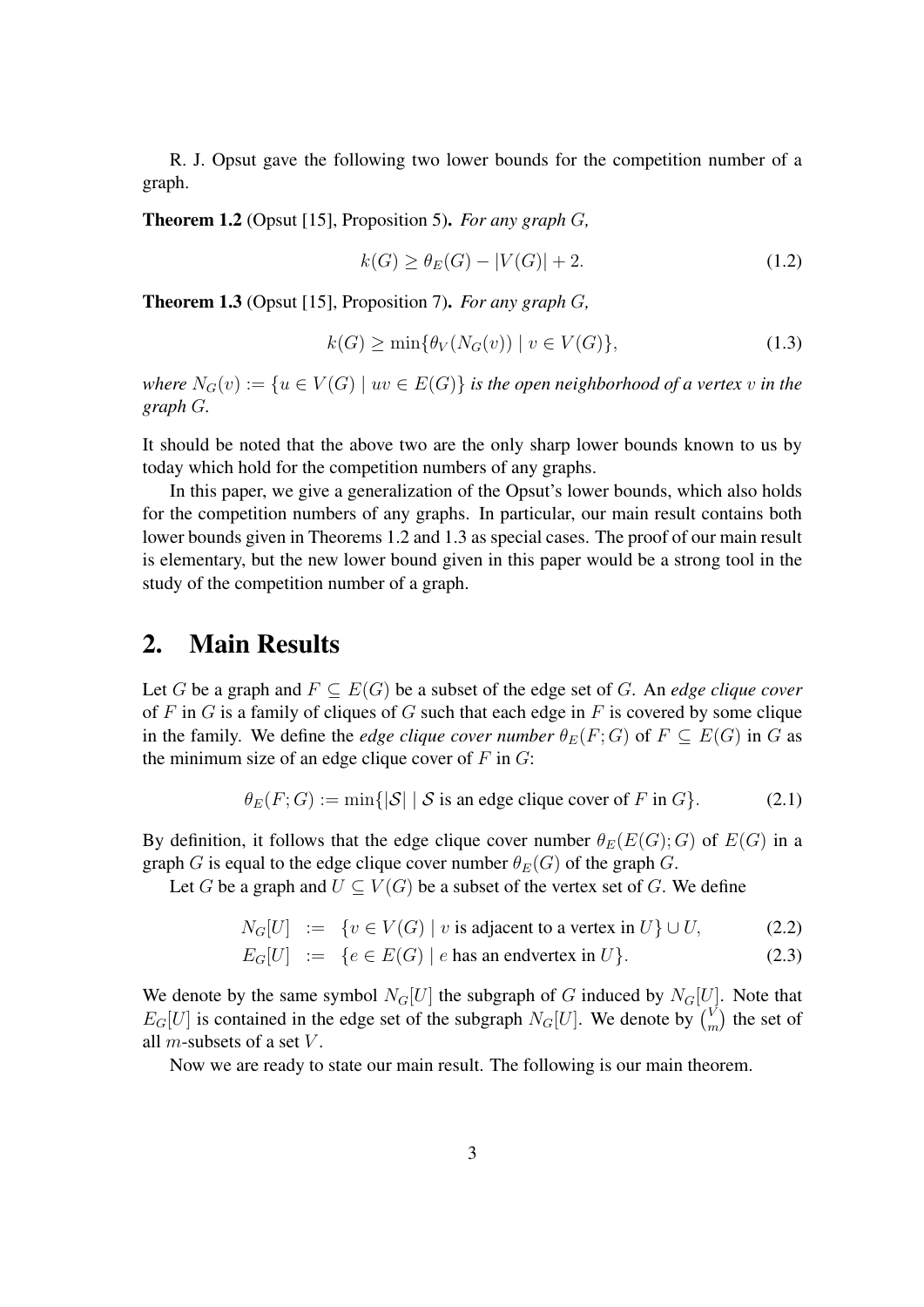**Theorem 2.1.** Let  $G = (V, E)$  be a graph. Then

$$
k(G) \ge \max_{m \in \{1, \dots, |V|\}} \min_{U \in {V \choose m}} \left( \theta_E(E_G[U]; N_G[U]) - |U| + 1 \right). \tag{2.4}
$$

To prove our main theorem, we show the following lemma.

**Lemma 2.2.** Let  $G = (V, E)$  be a graph. Let m be an integer such that  $1 \leq m \leq |V|$ . *Then*

$$
k(G) \ge \min_{U \in {V \choose m}} \theta_E(E_G[U]; N_G[U]) - m + 1. \tag{2.5}
$$

*Proof.* Let  $k := k(G)$  for convenience. Fix an integer *m* such that  $1 \leq m \leq |V|$ . Let *D* be an acyclic digraph such that  $C(D) = G \cup I_k$ , where  $I_k := \{z_1, ..., z_k\}$  is a set of *k* isolated vertices. Let  $v_1, ..., v_n, z_1, ..., z_k$  be an acyclic ordering of *D*, and put *W* := { $v_{n-m+1},...,v_n$ }. Note that  $|W| = m$ . Let

$$
\mathcal{S} := \{ N_D^-(w) \cap N_G[W] \mid w \in (W \cup I_k) \setminus \{v_{n-m+1}\} \},
$$

where  $N_D^-(w) := \{ v \in V(D) \mid (v, w) \in A(D) \}$  is the *in-neighborhood* of a vertex *w* in the digraph *D*. For each  $w \in (W \cup I_k) \setminus \{v_{n-m+1}\}\$ , since  $N_D^-(w)$  forms a clique of the graph *G*, the set  $N_D^-(w) \cap N_G[W]$  forms a clique of the induced subgraph  $N_G[W]$  of *G*. Thus *S* is a family of cliques of  $N_G[W]$ .

Since *v*1*, ..., vn, z*1*, ..., z<sup>k</sup>* is an acyclic ordering of *D*, it holds that the *out-neighborhood*  $N_D^+(u) := \{ v \in V(D) \mid (u, v) \in A(D) \}$  of a vertex *u* in the digraph *D* is contained in the set  $(W \cup I_k) \setminus \{v_{n-m+1}\}$  for each vertex  $u \in W$ . Take any edge  $e = uv \in E_G[W]$ , where  $u \in W$  and  $v \in N_G(u)$ . Since *u* and *v* are adjacent, there exists a common prey  $w \in N_D^+(u) \cap N_D^+(v) \subseteq (W \cup I_k) \setminus \{v_{n-m+1}\}.$  Then the edge e is covered by  $N_D^-(w) \cap N_G[W] \in S$ .

Therefore the family *S* is an edge clique cover of of  $E_G[W]$  in  $N_G[W]$ . So we have  $\theta_E(E_G[W]; N_G[W]) \leq |\mathcal{S}| = m + k - 1$ , that is,  $\theta_E(E_G[W]; N_G[W]) - m + 1 \leq k$ . Thus

$$
\min_{U \in {V \choose m}} \theta_E(E_G[U]; N_G[U]) - m + 1 \le \theta_E(E_G[W]; N_G[W]) - m + 1 \le k(G).
$$

 $\Box$ 

Hence the lemma holds.

*Proof of Theorem 2.1.* Since the inequality (2.5) holds for any  $m \in \{1, ..., |V|\}$ , it follows that the inequality (2.4) holds.  $\Box$ 

**Remark 2.3.** Consider the case  $m = 1$  in the inequality (2.5). Then we obtain

$$
k(G) \ge \min_{v \in V(G)} \theta_E(E_G[v]; N_G[v]).
$$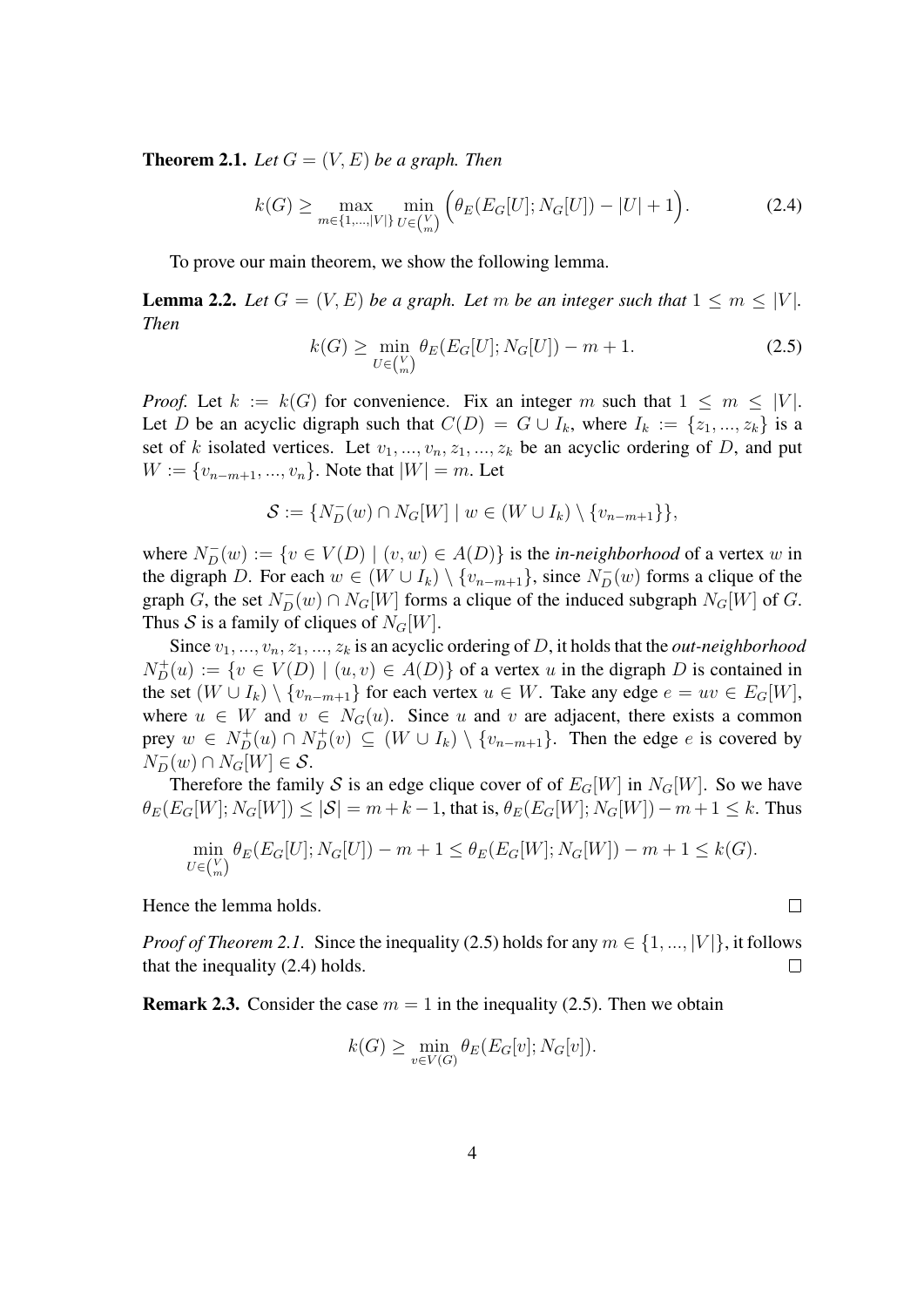Since a family  $\{S_1, ..., S_r\}$  of cliques is an edge clique cover of  $E_G[v]$  in G if and only if  $\{S_1 \cap N_G[v], ..., S_r \cap N_G[v]\}$  is an edge clique cover of  $E_G[v]$  in  $N_G[v]$ , it holds that  $\theta_E(E_G[v]; N_G[v]) = \theta_E(E_G[v]; G)$ . Since a family  $\{S_1, ..., S_r\}$  of cliques is an edge clique cover of  $E_G[v]$  in *G* if and only if  $\{S_1 \setminus \{v\}, ..., S_r \setminus \{v\}\}\)$  is a vertex clique cover of  $N_G(v)$  in *G*, it holds that  $\theta_E(E_G[v]; G) = \theta_V(N_G(v))$ . Therefore we have  $\theta_E(E_G[v]; N_G[v]) = \theta_V(N_G(v))$ . Hence the above inequality coincides with the Opsut's lower bound (1.3) in Theorem 1.3.

**Remark 2.4.** Consider the case  $m = |V| - 1$  in the inequality (2.5). Then we obtain

$$
k(G) \ge \min_{v \in V} \theta_E(E_G[V \setminus \{v\}]; N_G[V \setminus \{v\}]) - |V| + 2.
$$

Since  $G = (V, E)$  has no loops, it holds that  $E_G[V \setminus \{v\}] = E$ . If the vertex *v* is not isolated in G, then we have  $N_G[V \setminus \{v\}] = V$  and thus  $\theta_E(E_G[V \setminus \{v\}]; N_G[V \setminus \{v\}]) =$  $\theta_E(E; G) = \theta_E(G)$ . If *v* is an isolated vertex, then we have  $N_G[V \setminus \{v\}] = V \setminus \{v\}$  and thus  $\theta_E(E_G[V \setminus \{v\}]; N_G[V \setminus \{v\}]) = \theta_E(E; G - \{v\}) = \theta_E(E; G) = \theta_E(G)$ . Hence the above inequality coincides with the Opsut's lower bound (1.2) in Theorem 1.2.

### Acknowledgment

The author was supported by JSPS Research Fellowships for Young Scientists. The author was also supported partly by Global COE program "Fostering Top Leaders in Mathematics".

#### References

- [1] H. H. Cho and S. -R. Kim: A class of acyclic digraphs with interval competition graphs, *Discrete Appl. Math.* 148 (2005) 171–180.
- [2] H. H. Cho and S. -R. Kim: The competition number of a graph having exactly one hole, *Discrete Math.* 303 (2005) 32–41.
- [3] H. H. Cho, S. -R. Kim, and Y. Nam: The *m*-step competition graph of a digraph, *Discrete Appl. Math.* 105 (2000) 115–127.
- [4] J. E. Cohen: Interval graphs and food webs: a finding and a problem, *Document 17696-PR*, RAND Corporation, Santa Monica, CA (1968).
- [5] J. E. Cohen: *Food webs and Niche space*, Princeton University Press, Princeton, NJ (1978).